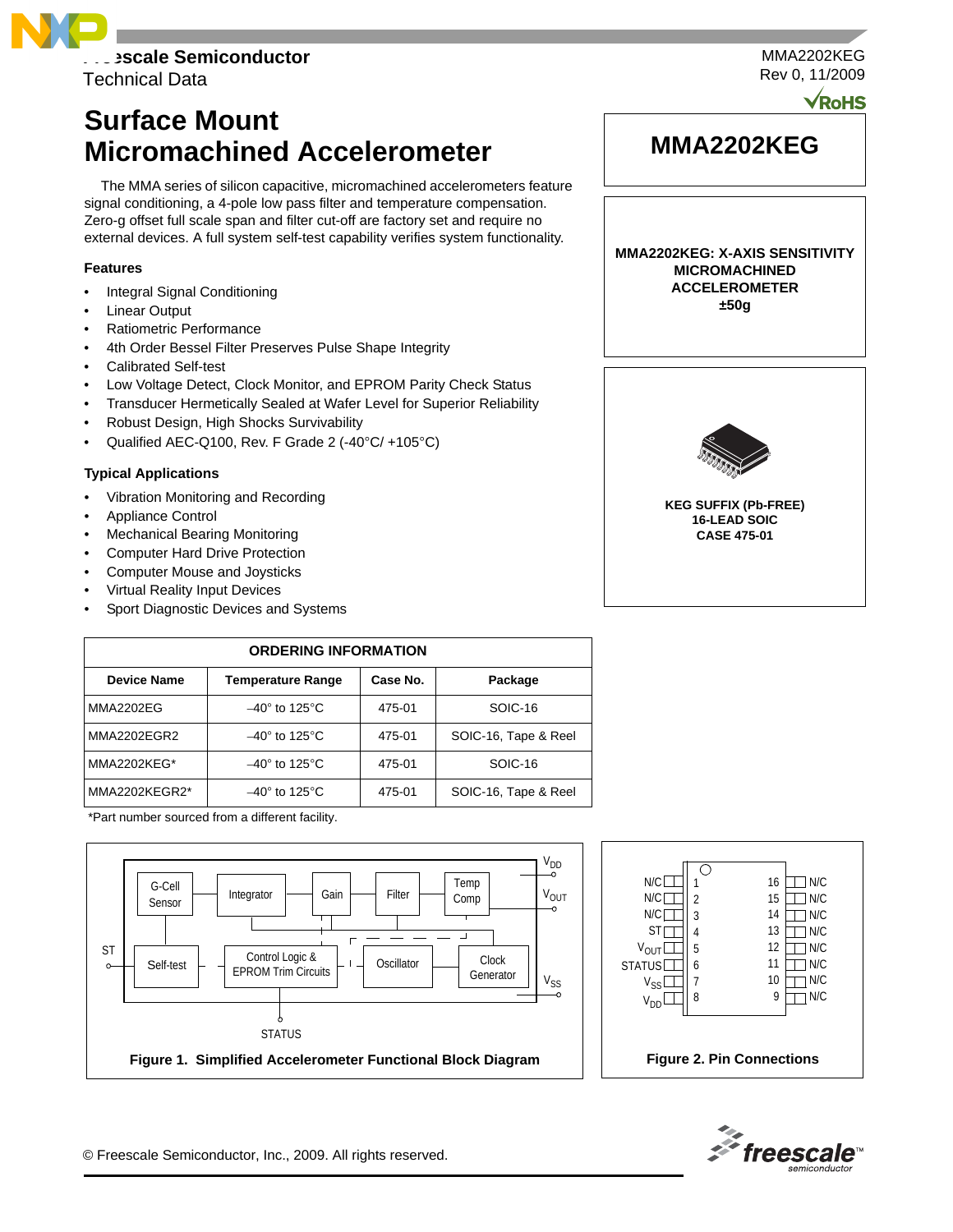

## **Table 1. Maximum Ratings**

(Maximum ratings are the limits to which the device can be exposed without causing permanent damage.)

| Rating                            | Symbol            | Value            | Unit |
|-----------------------------------|-------------------|------------------|------|
| Powered Acceleration (all axes)   | $G_{\text{pd}}$   | 1500             |      |
| Unpowered Acceleration (all axes) | $G_{\text{upd}}$  | 2000             |      |
| <b>Supply Voltage</b>             | V <sub>DD</sub>   | $-0.3$ to $+7.0$ |      |
| Drop Test <sup>(1)</sup>          | $D_{\text{drop}}$ | 1.2              | m    |
| Storage Temperature Range         | <sup>I</sup> stg  | $-40$ to $+125$  | °C   |

1. Dropped onto concrete surface from any axis.

# **ELECTRO STATIC DISCHARGE (ESD)**

## **WARNING: This device is sensitive to electrostatic discharge.**

Although the Freescale accelerometers contain internal 2 kV ESD protection circuitry, extra precaution must be taken by the user to protect the chip from ESD. A charge of over 2000 volts can accumulate on the human body or associated test equipment. A charge of this magnitude can alter the

performance or cause failure of the chip. When handling the accelerometer, proper ESD precautions should be followed to avoid exposing the device to discharges which may be detrimental to its performance.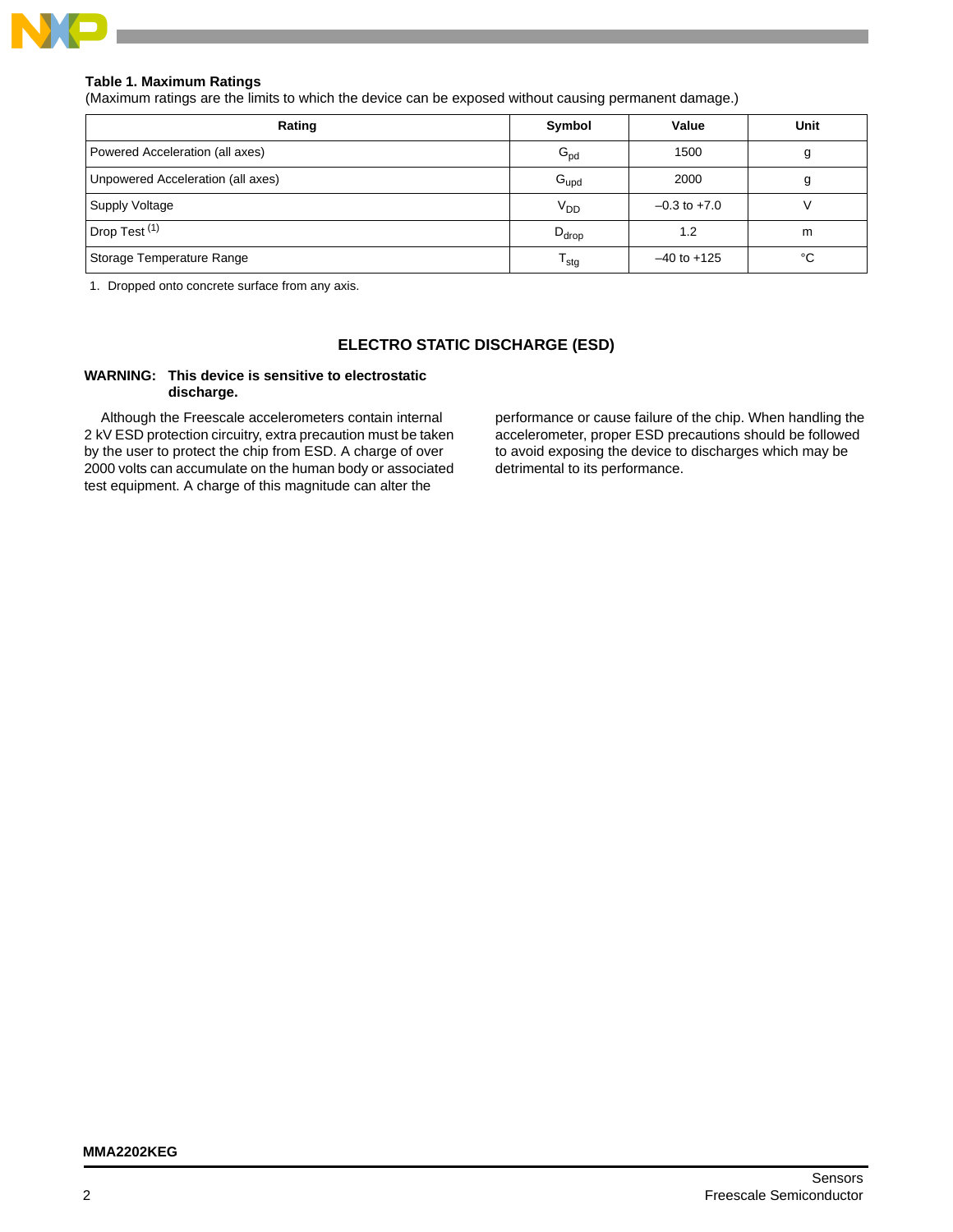

## **Table 2. Operating Characteristics**

(Unless otherwise noted:  $-40^{\circ}$ C ≤ T<sub>A</sub> ≤ +105°C, 4.75 ≤ V<sub>DD</sub> ≤ 5.25, Acceleration = 0g, Loaded output.<sup>(1)</sup>)

| Characteristic                                                         | Symbol                | Min                 | <b>Typ</b>           | Max                 | Unit                         |
|------------------------------------------------------------------------|-----------------------|---------------------|----------------------|---------------------|------------------------------|
| Operating Range <sup>(2)</sup>                                         |                       |                     |                      |                     |                              |
| Supply Voltage <sup>(3)</sup>                                          | V <sub>DD</sub>       | 4.75                | 5.00                 | 5.25                | $\vee$                       |
| <b>Supply Current</b>                                                  | $I_{DD}$              | 4.0                 | 5.0                  | 6.0                 | mA                           |
| <b>Operating Temperature Range</b>                                     | $T_A$                 | $-40$               |                      | $+125$              | $\mathbf C$                  |
| <b>Acceleration Range</b>                                              | <b>g<sub>FS</sub></b> |                     | 56.3                 |                     | g                            |
| <b>Output Signal</b>                                                   |                       |                     |                      |                     |                              |
| Zero g (T <sub>A</sub> = 25°C, V <sub>DD</sub> = 5.0 V) <sup>(4)</sup> | $V_{OFF}$             | 2.35                | 2.5                  | 2.65                | $\vee$                       |
| Zero q                                                                 | $V_{OFF,V}$           | $0.46V_D$           | 0.50 V <sub>DD</sub> | 0.54V <sub>DD</sub> | V                            |
| Sensitivity (T <sub>A</sub> = 25°C, $V_{DD}$ = 5.0 V) <sup>(5)</sup>   | S                     | 38                  | 40                   | 42                  | mV/q                         |
| Sensitivity                                                            | $S_V$                 | 7.44                | 8                    | 8.56                | mV/g/V                       |
| <b>Bandwidth Response</b>                                              | $f_{-3dB}$            | 360                 | 400                  | 440                 | Hz                           |
| Nonlinearity                                                           | <b>NLOUT</b>          | $-1.0$              |                      | $+1.0$              | %FSO                         |
| Noise                                                                  |                       |                     |                      |                     |                              |
| RMS (10 Hz - 1 kHz)                                                    | $n_{RMS}$             |                     |                      | 2.8                 | mVrms                        |
| <b>Power Spectral Density</b>                                          | $n_{PSD}$             |                     | 110                  |                     | $\mu$ V/(Hz <sup>1/2</sup> ) |
| Clock Noise (without RC load on output) <sup>(6)</sup>                 | $n_{CLK}$             |                     | 2.0                  |                     | mVpk                         |
| Self-Test                                                              |                       |                     |                      |                     |                              |
| Output Response                                                        | 9sT                   | 10                  | 12                   | 14                  | g                            |
| Input Low                                                              | $V_{IL}$              | $V_{SS}$            |                      | $0.3 \times VDD$    | $\vee$                       |
| Input High                                                             | VIH                   | $0.7 \times V_{DD}$ |                      | V <sub>DD</sub>     | $\vee$                       |
| Input Loading <sup>(7)</sup>                                           | $I_{IN}$              | $-30$               | $-100$               | $-300$              | μA                           |
| Response Time <sup>(8)</sup>                                           | $t_{ST}$              |                     | 2.0                  | 10                  | ms                           |
| Status $(9)$ , $(10)$                                                  |                       |                     |                      |                     |                              |
| Output Low ( $I_{load} = 100 \mu A$ )                                  | $V_{OL}$              |                     |                      | 0.4                 | $\vee$                       |
| Output High ( $I_{load}$ = 100 $\mu$ A)                                | $V_{OH}$              | $V_{DD}$ -0.8       |                      |                     | $\vee$                       |
| Minimum Supply Voltage (LVD Trip)                                      | $V_{LVD}$             | 2.7                 | 3.25                 | 4.0                 | $\vee$                       |
| <b>Clock Monitor Fail Detection Frequency</b>                          | $f_{\text{min}}$      | 150                 | $\equiv$             | 400                 | kHz                          |
| Output Stage Performance                                               |                       |                     |                      |                     |                              |
| Electrical Saturation Recovery Time <sup>(11)</sup>                    | t <sub>DELAY</sub>    |                     | 0.2                  |                     | ms                           |
| Full Scale Output Range ( $I_{OUT}$ = 200 µA)                          | V <sub>FSO</sub>      | 0.25                | —                    | $V_{DD} - 0.25$     | V                            |
| Capacitive Load Drive <sup>(12)</sup>                                  | $C_L$                 |                     |                      | 100                 | рF                           |
| Output Impedance                                                       | $Z_{O}$               |                     | 300                  |                     | W                            |
| <b>Mechanical Characteristics</b>                                      |                       |                     |                      |                     |                              |
| Transverse Sensitivity <sup>(13)</sup>                                 | V <sub>XZ,YZ</sub>    |                     |                      | 5.0                 | % FSO                        |
| Package Resonance                                                      | f <sub>PKG</sub>      |                     | 10                   | $\equiv$            | kHz                          |

1. For a loaded output the measurements are observed after an RC filter consisting of a 1 kΩ resistor and a 0.01 μF capacitor to ground.

2. These limits define the range of operation for which the part will meet specification.

3. Within the supply range of 4.75 V and 5.25 V, the device operates as a fully calibrated linear accelerometer. Beyond these supply limits the device may operate as a linear device but is not guaranteed to be in calibration.

4. The device can measure both + and – acceleration. With no input acceleration the output is at midsupply. For positive acceleration the output will increase above  $V_{DD}/2$  and for negative acceleration the output will decrease below  $V_{DD}/2$ .

5. The device is calibrated at 20g.

6. At clock frequency  $\leq 70$  kHz.

7. The digital input pin has an internal pull-down current source to prevent inadvertent self test initiation due to external board level leakages.

8. Time for the output to reach 90% of its final value after a self-test is initiated.

9. The Status pin output is not valid following power-up until at least one rising edge has been applied to the self-test pin. The Status pin is high whenever the self-test input is high, as a means to check the connectivity of the self-test and Status pins in the application.

10. The Status pin output latches high if a Low Voltage Detection or Clock Frequency failure occurs, or the EPROM parity changes to odd. The Status pin can be reset low if the self-test pin is pulsed with a high input for at least 100 μs, unless a fault condition continues to exist. For a loaded output the measurements are observed after an RC filter consisting of a 1 kΩ resistor and a 0.01 μF capacitor to ground.

11. Time for amplifiers to recover after an acceleration signal causes them to saturate.

12. Preserves phase margin (60°) to guarantee output amplifier stability.

13. A measure of the device's ability to reject an acceleration applied 90° from the true axis of sensitivity.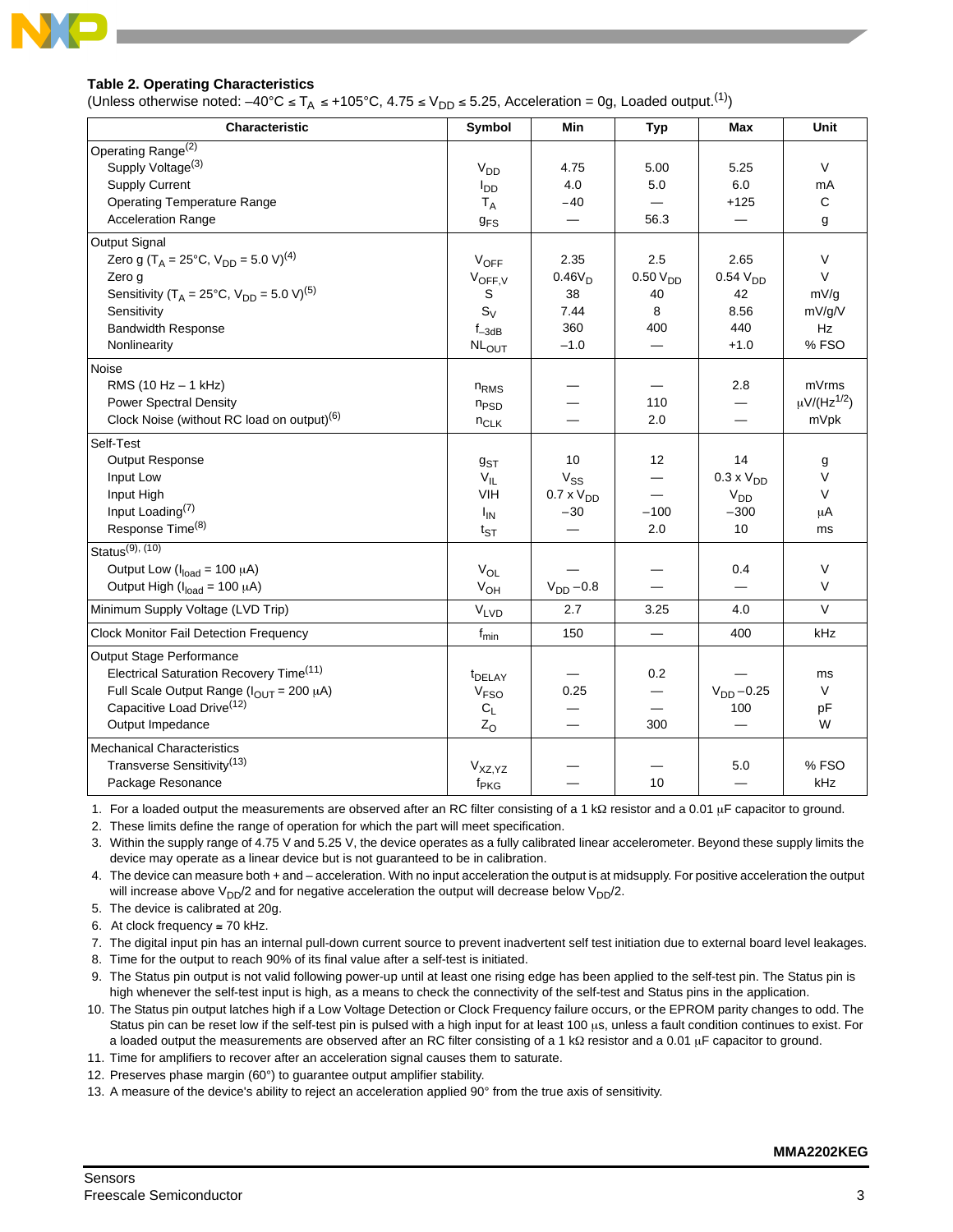# **PRINCIPLE OF OPERATION**

The Freescale accelerometer is a surface-micromachined integrated-circuit accelerometer.

The device consists of a surface micromachined capacitive sensing cell (g-cell) and a CMOS signal conditioning ASIC contained in a single integrated circuit package. The sensing element is sealed hermetically at the wafer level using a bulk micromachined "cap'' wafer.

The g-cell is a mechanical structure formed from semiconductor materials (polysilicon) using semiconductor processes (masking and etching). It can be modeled as a set of beams attached to a movable central mass that moves between fixed beams. The movable beams can be deflected from their rest position by subjecting the system to an acceleration [\(Figure 3](#page-3-0)).

When the beams attached to the center mass move, the distance from them to the fixed beams on one side will increase by the same amount that the distance to the fixed beams on the other side decreases. The change in distance is a measure of acceleration.

The g-cell beams form two back-to-back capacitors [\(Figure 4](#page-3-1)). As the center plate moves with acceleration, the distance between the beams change and each capacitor's value will change,  $(C = NA\varepsilon/D)$ . Where A is the area of the facing side of the beam,  $\varepsilon$  is the dielectric constant, and D is the distance between the beams, and N is the number of beams.

The CMOS ASIC uses switched capacitor techniques to measure the g-cell capacitors and extract the acceleration data from the difference between the two capacitors. The ASIC also signal conditions and filters (switched capacitor) the signal, providing a high level output voltage that is ratiometric and proportional to acceleration.



<span id="page-3-0"></span>**Figure 3. Transducer Physical Model**

<span id="page-3-1"></span>**Figure 4. Equivalent Circuit Model**

#### **SPECIAL FEATURES**

#### **Filtering**

The Freescale accelerometers contain an onboard 4-pole switched capacitor filter. A Bessel implementation is used because it provides a maximally flat delay response (linear phase) thus preserving pulse shape integrity. Because the filter is realized using switched capacitor techniques, there is no requirement for external passive components (resistors and capacitors) to set the cut-off frequency.

#### **Self-Test**

The sensor provides a self-test feature that allows the verification of the mechanical and electrical integrity of the accelerometer at any time before or after installation. This feature is critical in applications such as automotive airbag systems where system integrity must be ensured over the life of the vehicle. A fourth "plate'' is used in the g-cell as a selftest plate. When the user applies a logic high input to the selftest pin, a calibrated potential is applied across the self-test plate and the moveable plate. The resulting electrostatic force (Fe =  $\frac{1}{2}$  AV<sup>2</sup>/d<sup>2</sup>) causes the center plate to deflect. The resultant deflection is measured by the accelerometer's control ASIC and a proportional output voltage results. This procedure assures that both the mechanical (g-cell) and electronic sections of the accelerometer are functioning.

### **Ratiometricity**

Ratiometricity simply means that the output offset voltage and sensitivity will scale linearly with applied supply voltage. That is, as you increase supply voltage the sensitivity and offset increase linearly; as supply voltage decreases, offset and sensitivity decrease linearly. This is a key feature when interfacing to a microcontroller or an A/D converter because it provides system level cancellation of supply induced errors in the analog to digital conversion process.

#### **Status**

Freescale accelerometers include fault detection circuitry and a fault latch. The Status pin is an output from the fault latch, OR'd with self-test, and is set high whenever one (or more) of the following events occur:

- Supply voltage falls below the Low Voltage Detect (LVD) voltage threshold
- Clock oscillator falls below the clock monitor minimum frequency
- Parity of the EPROM bits becomes odd in number.

The fault latch can be reset by a falling edge on the selftest input pin, unless one (or more) of the fault conditions continues to exist.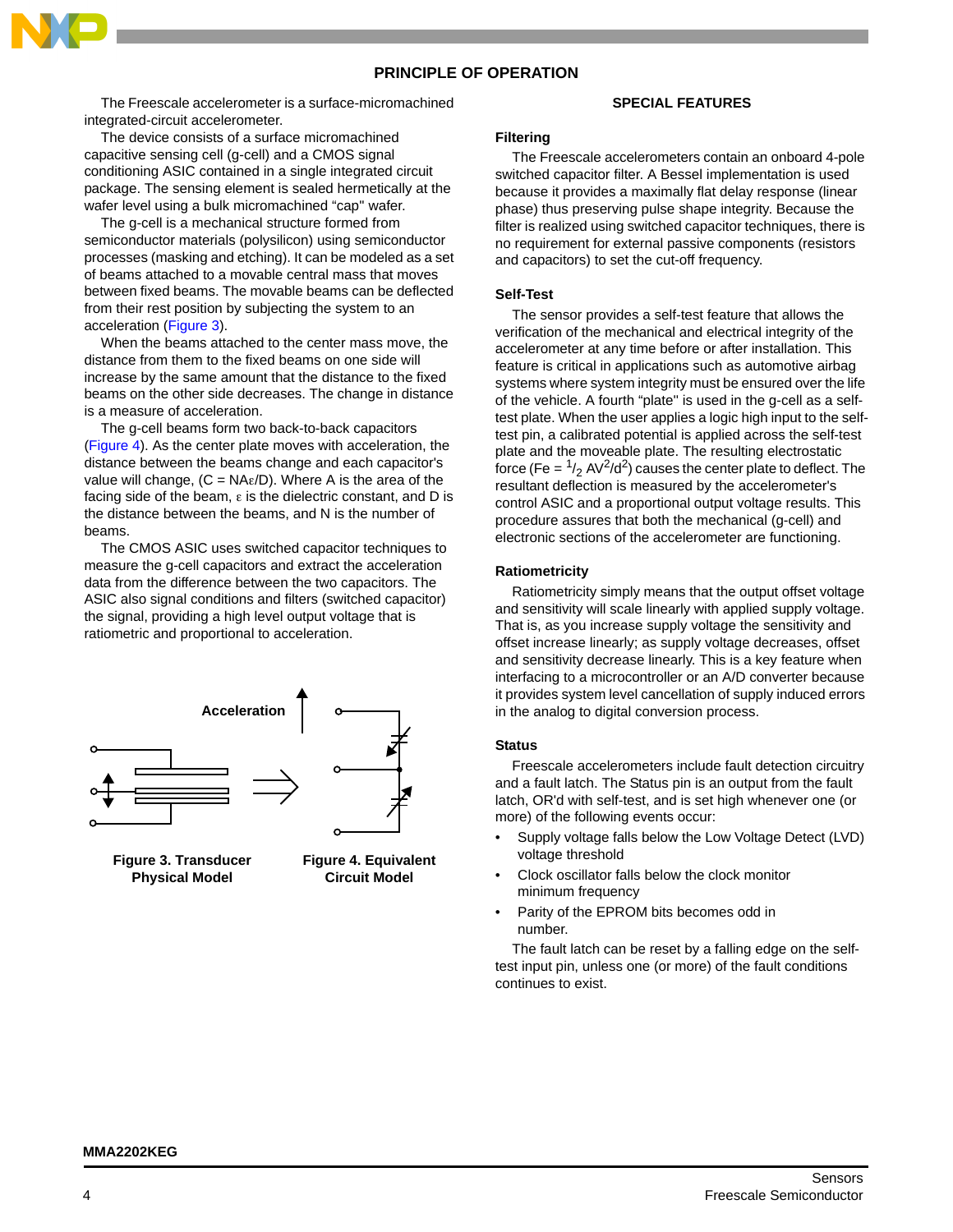

# **BASIC CONNECTIONS**

## **Pinout Description**



## **Table 3. Pin Descriptions**

| Pin No.    | <b>Pin Name</b> | <b>Description</b>                             |
|------------|-----------------|------------------------------------------------|
| 1 thru $3$ |                 | No internal connection. Leave<br>unconnected.  |
| 4          | SТ              | Logic input pin used to initiate<br>self-test. |
| 5          | VOUT            | Output voltage of the<br>accelerometer.        |
| 6          | <b>STATUS</b>   | Logic output pin to indicate fault.            |
| 7          | $V_{SS}$        | The power supply ground.                       |
| 8          | V <sub>DD</sub> | The power supply input.                        |
| 9 thru 13  | Trim pins       | Used for factory trim. Leave<br>unconnected.   |
| 14 thru 16 |                 | No internal connection. Leave<br>unconnected.  |



**Figure 5. SOIC Accelerometer with Recommended Connection Diagram**

## **PCB Layout**



## <span id="page-4-0"></span>**Figure 6. Recommended PCB Layout for Interfacing Accelerometer to Microcontroller**

#### **NOTES:**

- 1. Use a 0.1  $\mu$ F capacitor on V<sub>DD</sub> to decouple the power source.
- 2. Physical coupling distance of the accelerometer to the microcontroller should be minimal.
- 3. Place a ground plane beneath the accelerometer to reduce noise, the ground plane should be attached to all of the open ended terminals shown in [Figure 6.](#page-4-0)
- 4. Use an RC filter of 1 kΩ and 0.01 μF on the output of the accelerometer to minimize clock noise (from the switched capacitor filter circuit).
- 5. PCB layout of power and ground should not couple power supply noise.
- 6. Accelerometer and microcontroller should not be a high current path.
- 7. A/D sampling rate and any external power supply switching frequency should be selected such that they do not interfere with the internal accelerometer sampling frequency. This will prevent aliasing errors.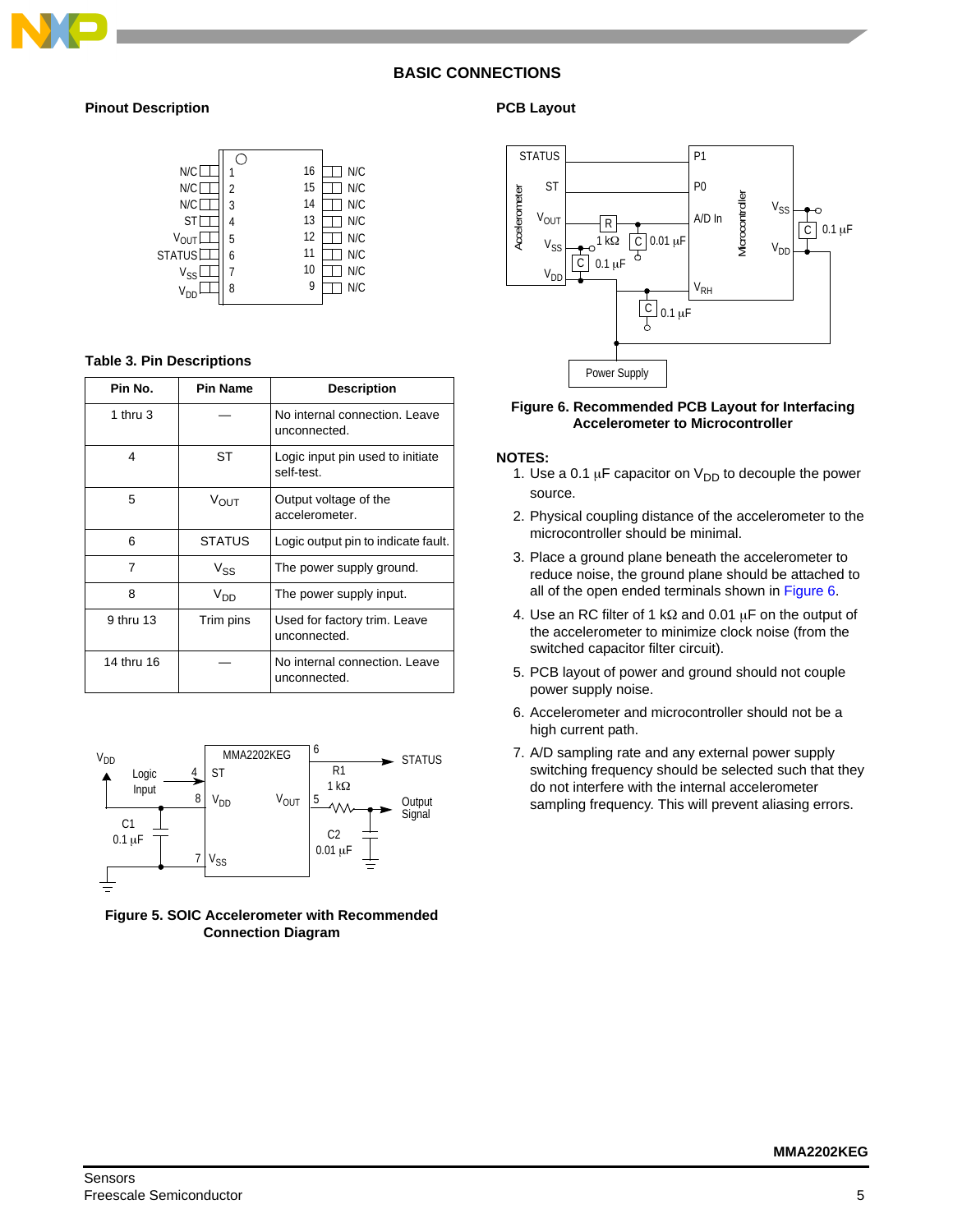

## **MMA2202KEG**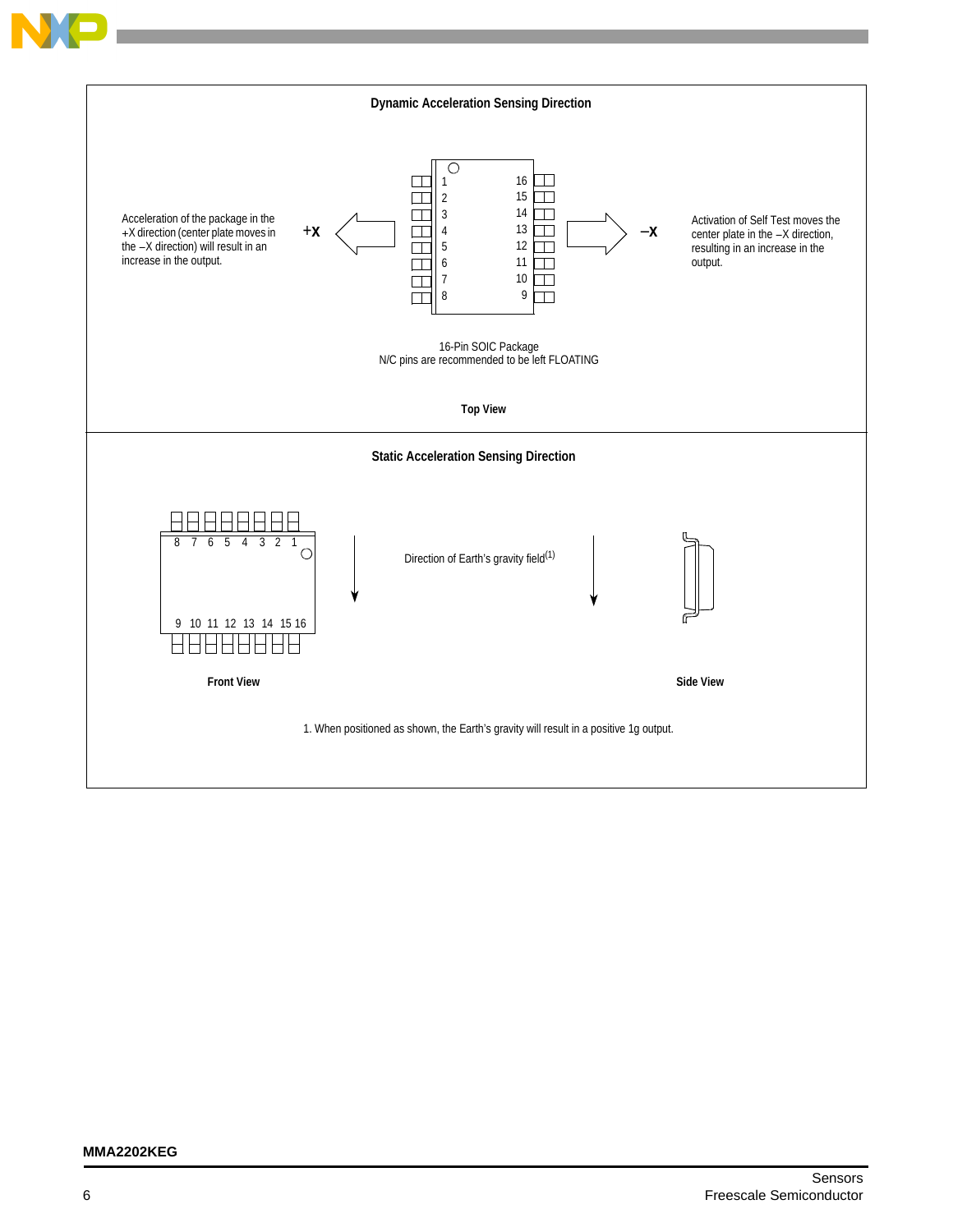

# **MINIMUM RECOMMENDED FOOTPRINT FOR SURFACE MOUNTED APPLICATIONS**

Surface mount board layout is a critical portion of the total design. The footprint for the surface mount packages must be the correct size to ensure proper solder connection interface between the board and the package. With the correct

footprint, the packages will self-align when subjected to a solder reflow process. It is always recommended to design boards with a solder mask layer to avoid bridging and shorting between solder pads.



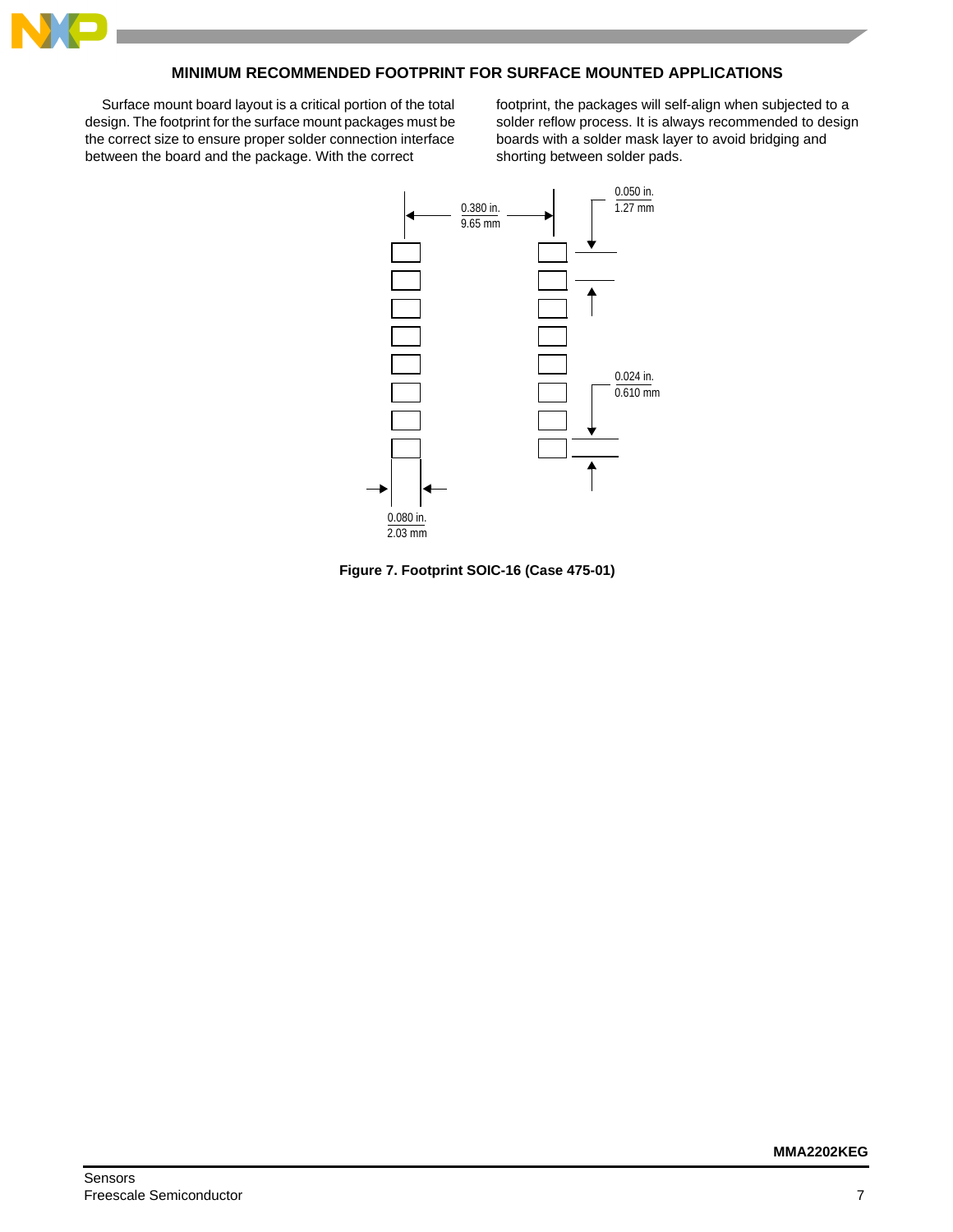

# **PACKAGE DIMENSIONS**



| © FREESCALE SEMICONDUCTOR, INC.<br>ALL RIGHTS RESERVED. | MECHANICAL OUTLINE  | PRINT VERSION NOT TO SCALE |             |
|---------------------------------------------------------|---------------------|----------------------------|-------------|
| $T$ $T$ $T$ $T$ $F$ $t$                                 |                     | DOCUMENT NO: 98ASB16926C   | RFV: C      |
| 16 LEAD SOIC<br>ACCEL FROMETER                          | CASE NUMBER: 475-01 |                            | 17 MAR 2005 |
|                                                         | STANDARD: NON-JEDEC |                            |             |

PAGE 1 OF 2

# **CASE 475-01 ISSUE C 16-LEAD SOIC**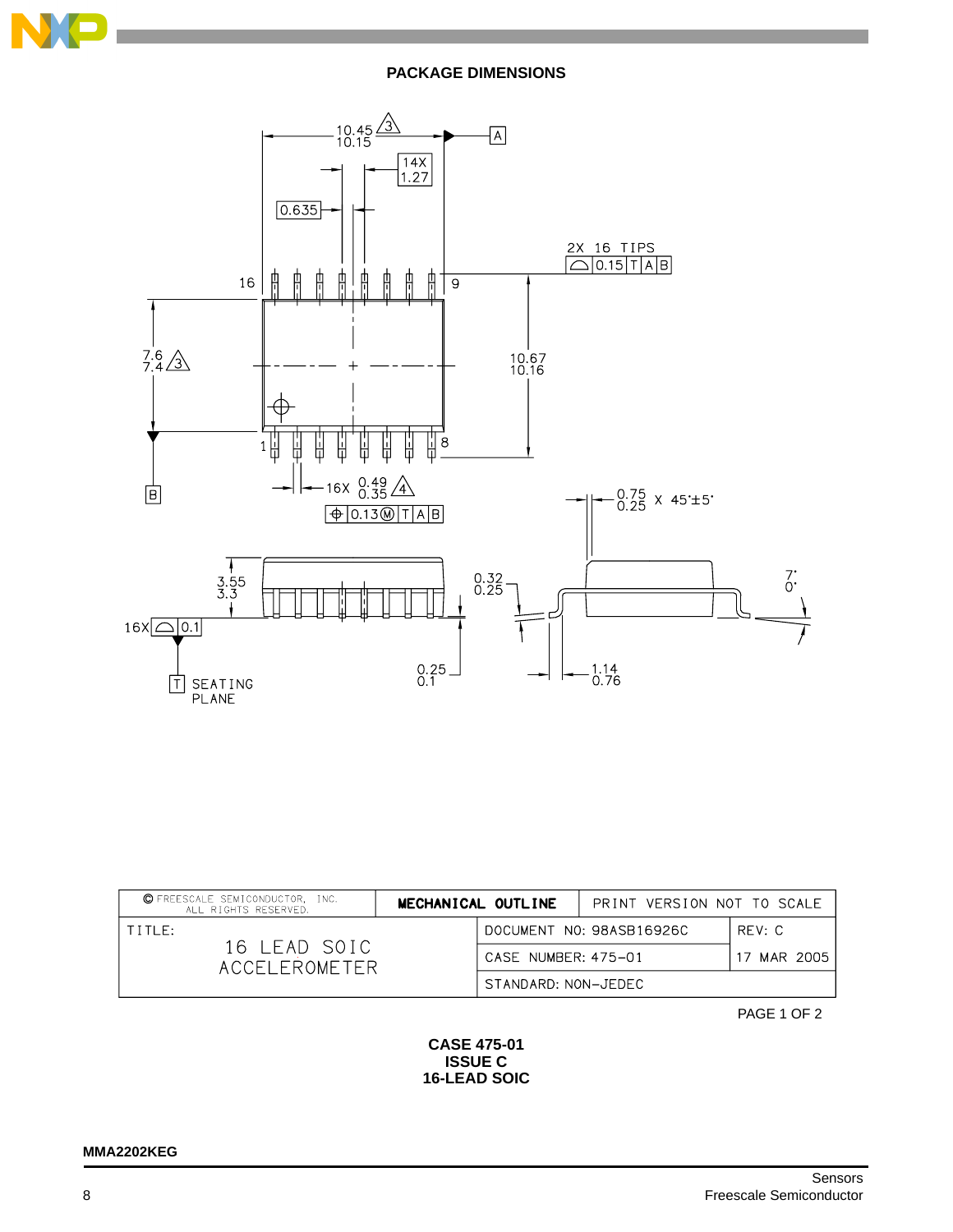

NOTES:

- 1. ALL DIMENSONS ARE IN MILLIMETERS.
- 2. INTERPRET DIMENSIONS AND TOLERANCES PER ASME Y14.5M-1994.
- $\overbrace{3}$  these dimensions do not include mold flash or protrusions.<br>MOLD FLASH OR PROTRUSIONS SHALL NOT EXCEED 0.15 PER SIDE.
- $\overbrace{A}\xspace$  this dimension does not include dambar protrusion.<br>Protrusions shall not cause the LEAD width to exceed 0.75

| © FREESCALE SEMICONDUCTOR, INC.<br>ALL RIGHTS RESERVED. | MECHANICAL OUTLINE |                     | PRINT VERSION NOT TO SCALE |             |
|---------------------------------------------------------|--------------------|---------------------|----------------------------|-------------|
| TTITIF:                                                 |                    |                     | DOCUMENT NO: 98ASB16926C   | RFV: C      |
| 16 LEAD SOIC<br>ACCEL FROMETER                          |                    | CASE NUMBER: 475-01 |                            | 17 MAR 2005 |
|                                                         |                    | STANDARD: NON-JEDEC |                            |             |

PAGE 2 OF 2

# **CASE 475-01 ISSUE C 16-LEAD SOIC**

**MMA2202KEG**